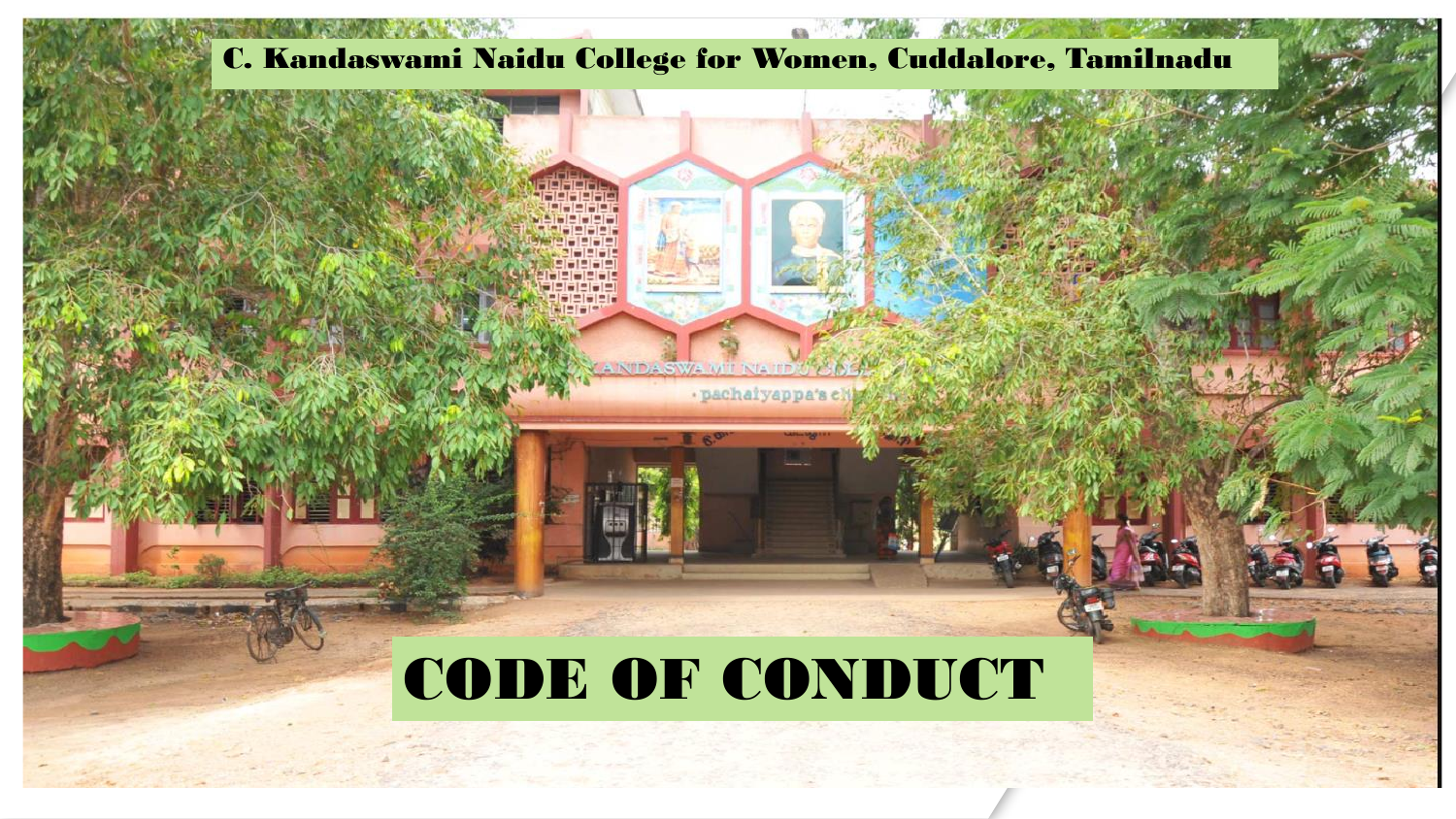## Code of Conduct for Students

- $\triangleright$  Students are expected to maintain punctuality, discipline and decorum in the college.
- ➢ Six working days are scheduled from Monday to Saturday. Shift I Classes are scheduled from 9.30 a.m. to 2.00 p.m and Shift II classes are scheduled form 2.15pm to 6.00pm.
- Students of Shift I are expected to be available in the campus by 9.20am and students of shift II are expected to be available in the campus by 2.00pm.
- $\triangleright$  Once the class starts, no students will be allowed to move outside the classroom without permission.
- ➢ Science Students are expected to go lab on time with lab coat.
- In case of emergency, students can leave the campus during class hours only after getting a proper permission from the Principal, HoD, and the Class in charge.
- ➢ Student should get prior permission for taking leave.
- ➢ Students are not supposed to use mobile phones in the classroom and library.
- ➢ Students shall come to the college with formal dress code.
- $\triangleright$  All the students should wear their identity cards.
- ➢ Students are encouraged to make use of the library before and after college timings.
- $\triangleright$  Students are encouraged to take part in extra-curricular/extension activities like fine arts, sports, NSS, NCC, etc.
- As per the University Rule, Students should have atleast 75% of attendance, if not, they are not eligible to appear for the university examination.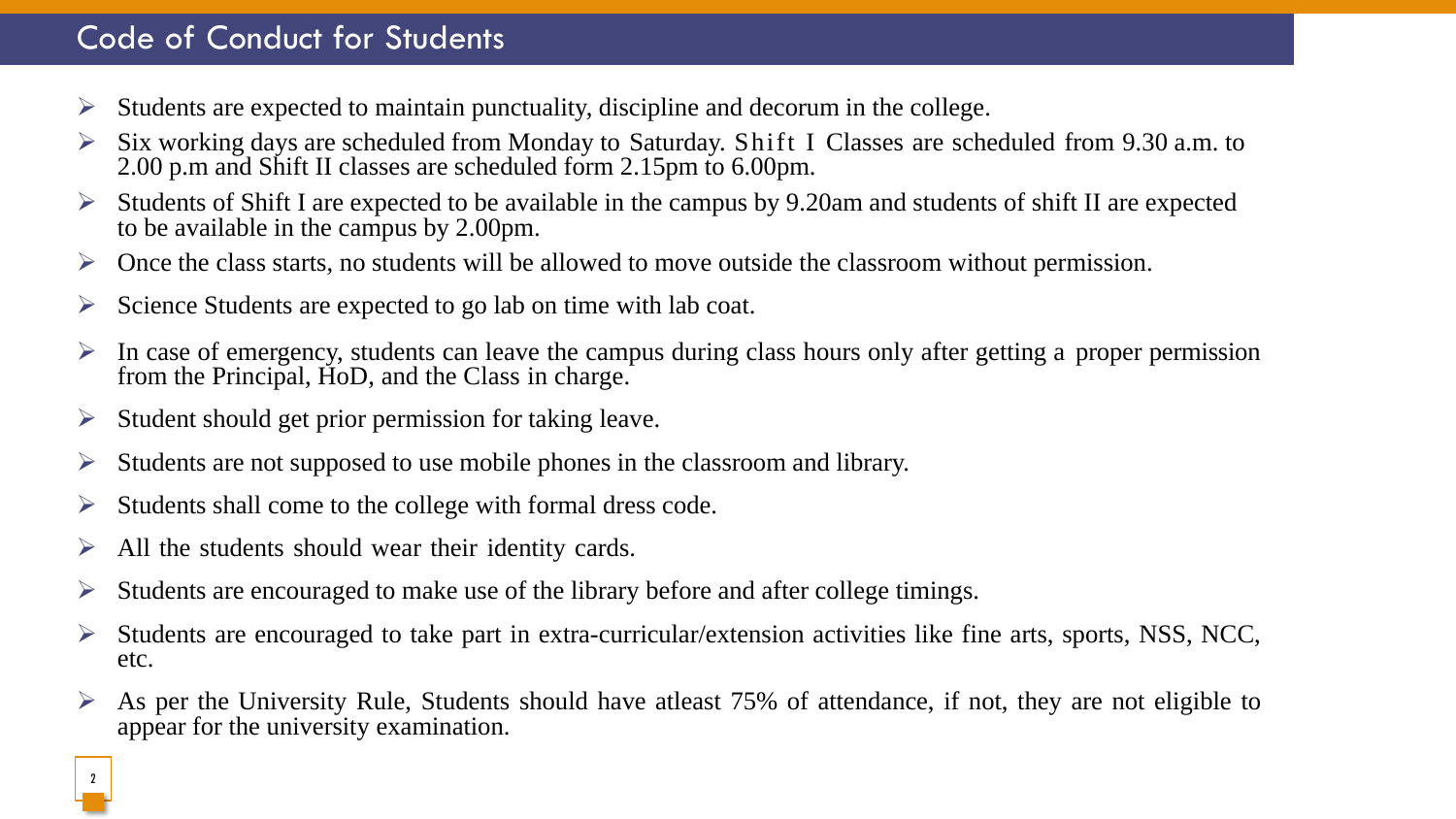## Code of Conduct for Teachers

- Teachers shall exercise integrity, fairness, openness through their professional commitments, responsibilities and actions.
- Based on the decision made on Departmental meeting, teachers undertake teaching assignments.
- Teacher should perform her assigned duty in a regular and punctual manner.
- Teachers are expected to use ICT tools to ensure that the learning experience is effective and successful.
- Teachers are encouraged and supported to get involved in various study activities such as participation in various refresher/orientation courses, conferences and symposiums.
- Every teacher should work within the institutional policies and practices so as to satisfy the vision and mission of the college.
- All teachers shall prepare a lesson plan, well in advance before commencement of the classes.
- All teachers are expected to be punctual for classes and should adhere to the timings scheduled for other activities and events.
- All teachers must sign regularly in the attendance register which is to be maintained by the head of the institution.
- In addition to teaching workload, teachers have to undertake responsibilities of conducting evaluation and invigilation, administrative work, providing counsel to students and participating in extra-curricular activities and institutional support activities as required.
- Mentor-Mentee System must be followed by every teacher and the teachers should take proper care of their group of students by guiding, motivating, counseling and monitoring them.